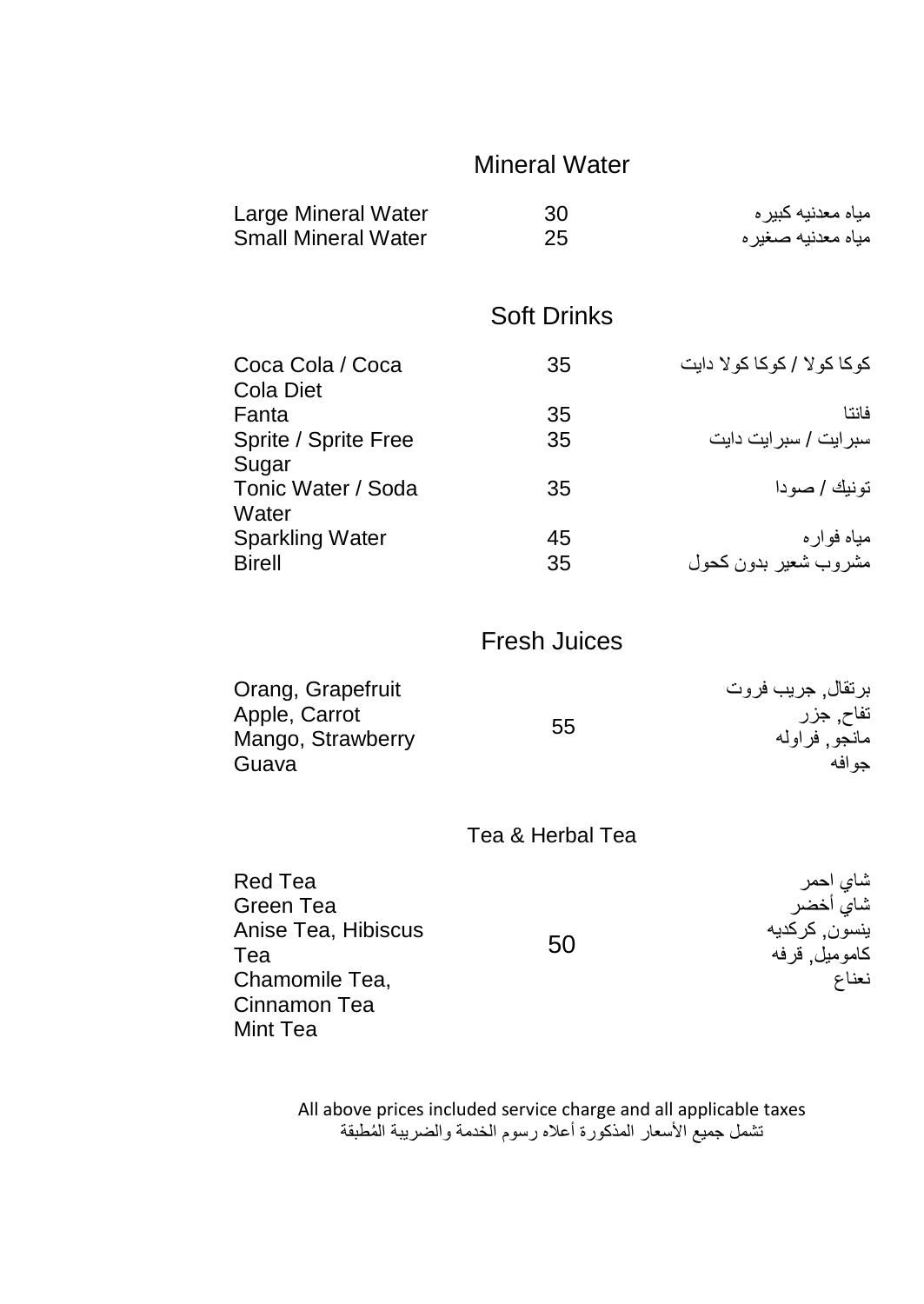## **Coffee**

| <b>American Coffee</b>    | 60 | قهوه امريكاني         |
|---------------------------|----|-----------------------|
| Café Latte                | 60 | قهوه لاتبه            |
| Cappuccino                | 60 | كابو تشينو            |
| <b>Espresso Coffee</b>    | 45 | اسبر سو               |
| Double Espresso           | 70 | دبل اسبر سو           |
| Coffee                    |    |                       |
| <b>Turkish Coffee</b>     | 35 | قهوه ترکی             |
| <b>Hot Chocolate</b>      | 45 | شبكو لاته ساخنه       |
| <b>Coffee Enhancement</b> | 15 | أضف نكهتك المفضله الى |
|                           |    | القهو ه               |

### **Mocktails**

| Majestic                                     | 65 | ماجيستيك                                |
|----------------------------------------------|----|-----------------------------------------|
| Deep blue Color mixture From                 |    | مزيج من اللون الأزرق الغامق من خليط     |
| Blue Curacao, Orange Juice,                  |    | بلو كوراكاو ، عصير برنقال ، ليموناد ،   |
| Lemonade, Soda Water, served<br>with Cherry. |    | صودا يقدم مع الكرز .                    |
| <b>Coconut Punch</b>                         | 65 | خليط جوز الهند                          |
| <b>Tropical Coconut Puree Mixed</b>          |    | هريس جوز الهند الاستوائي الممزوج        |
| With Pineapple Juice, Orange                 |    | بعصير الأناناس ، عصير البرتقال ،        |
| Juice, Cranberry Juice, Served               |    | عصير النوت البري. يقدم مع شرائح         |
| with lemon Slices.                           |    | الليمون.                                |
| <b>Apple Cinnamon</b>                        | 65 | القرفه بالتفاح                          |
| <b>Fragrant Spice Flavor Extracted</b>       |    | بنكهة التوابل العطرية مستخلصة من القرفة |
| <b>From Cinnamon Mixed With</b>              |    | الممزوجة بعصير التفاح وعصير الليمون     |
| Apple Juice, Lemon Juice,                    |    | يقدم مع شرائح فاكهة التفاح.             |
| Served With Apple Fruit Slices.              |    |                                         |
| <b>Banana Ginger</b>                         | 65 | موز بالزنجبيل                           |
| Crispy Combination Of Ginger &               |    | مزيج منعش من شراب الزنجبيل مع نكهة      |
| French Vanilla Melded with                   |    | الفانيليا الفرنسيه مخلوطه بفاكهة الموز  |
| Fresh Banana & Full Cream Milk               |    | الطبيعية مع الحليب. يقدم مع الكرز .     |
|                                              |    |                                         |

All above prices included service charge and all applicable taxes تشمل جميع الأسعار المذكورة أعلاه رسوم الخدمة والضريبة المُطبقة